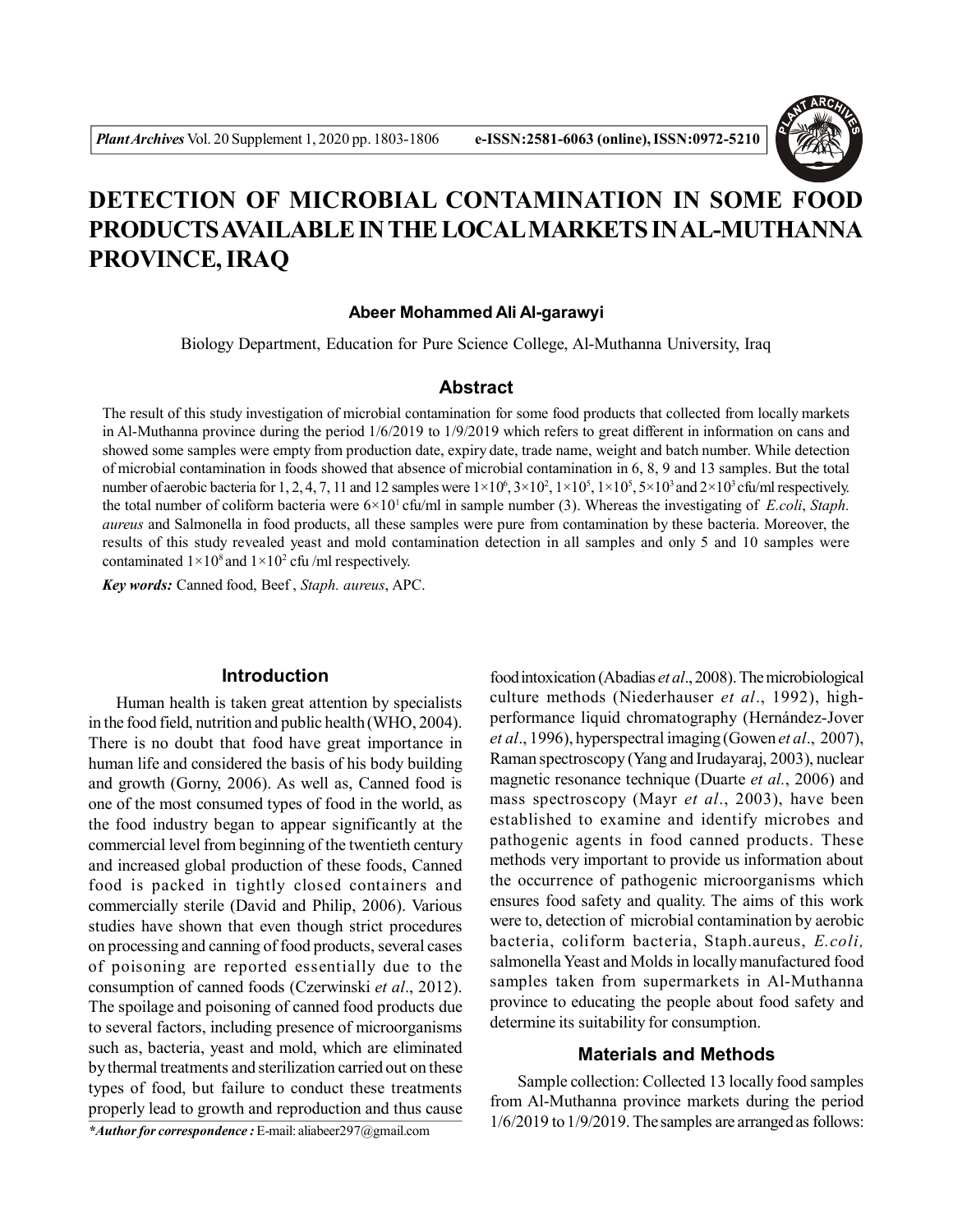| <b>Expiry</b> | <b>Production</b> | <b>Trade</b> | <b>Type of</b> | <b>Sample</b> |  |
|---------------|-------------------|--------------|----------------|---------------|--|
| date          | date              | name         | food           |               |  |
| 30/3/2019     | 30/12/2018        | Al-Ameer     | <b>Beef</b>    | 1             |  |
| $*$           | $*$               | $*$          | Raisin juice   | 2             |  |
| 14/10/2019    | 14/1/2019         | Al-Omaraa    | Tarshi Sesame  | 3             |  |
| 18/1/2020     | 19/1/2019         | Al-Arabi     | Cold ketchup   | 4             |  |
| 1/6/2019      | 1/3/2018          | $*$ —        | Iraqi Dates    | 5             |  |
| 15/11/2019    | 16/2/2019         | Orginal      | Orange and     |               |  |
|               |                   |              | carrot juice   | 6             |  |
| 30/3/2019     | 30/12/2018        | Al-Ameer     | Beef Kabab     | 7             |  |
| 28/1/2019     | 7/1/2019          | Al-Saheel    | Condensed milk | 8             |  |
| 1/7/2019      | 23/10/2018        | Al-Sabah     | Tahin          | 9             |  |
| 19/5/2020     | 20/11/2018        | Karbala      | Date syrup     | 10            |  |
| 9/12/2019     | 10/12/2018        | Talen        | Tomato ketchup | 11            |  |
| 5/3/2021      | 5/3/2019          | Al-Tahona    | Vermicelli     | 12            |  |
| 1/1/2020      | 1/1/2018          | Al-Yakot     | Salt           | 13            |  |

**Table 1:** Tested locally food samples.

\*Not contained on cans.

We used a special form to confirm the information for all food products examined such as, Food sample name, trade name, production date, expiry date, manufacture, batch number and weight.

### **Detection of microbial contamination**

Microbial tests for the food samples were conducted according to (APHA, 1992 and AOAC, 2000), included: Aerobic Plate Count (APC), Coliform, *E. coli*, *Staph. aureus*, Salmonella, Mold and Yeast. The media was prepared according to instructions of manufacturer and after pH adjusted sterilized by autoclave at a temperature 121<sup>o</sup>C and pressure 15 lb/in<sup>2</sup> for 15min. Then incubated with various temperature according to each test.

## **Results and Discussion**

Scaning information card: Table 2, shows scan information card for food samples, all samples contained **Table 2:** Scanning information card.

the trade name except sample number 2 and 5 also all these samples contained the manufacture, production date and expiry date, except sample number 2 was empty from production date and expiry date, this explain that these foods can be expired as well as available in local markets and sold to consumers while many local food products did not contain weight and batch number, this is one of the important indicators in the presence of damage in these products to know productive meal that produced these foods. From previous results there is variation in information recorded on information card, as the legal legislation states on the food products must contain number of the meal and storage conditions clearly in addition to putting warning labels on how to deal with these foods before and after consumption. As well as the inclusion of period of validity and use language of the country in which these foods are consumed so that the consumer can read them accurately before buying (David and Philip, 2006, Patterson, 1991 and Wolf, 1992).

Detection of microbial contamination: The result of table 3 showed that absence of microbial contamination in sample number 6, 8, 9 and 13. There was various contamination in the samples 1, 2, 4, 7, 11 and 12 the total number of aerobic bacteria reached (cfu/ml)  $1\times10^6, 3\times10^2,$  $1 \times 10^5$ ,  $1 \times 10^5$ ,  $5 \times 10^3$  and  $2 \times 10^3$  respectively. While the coliform bacteria reached  $6\times10^{1}$  (cfu/ml) in sample number (3). Whereas the investigating of *E.coli*, *Staph. aureus* and Salmonella in food products it is free from contamination by these bacteria, as well as molds and yeasts examination showed that contamination in the samples number  $5(1\times10^8)$  and  $10(1\times10^2)$  (cfu/ml) respectively. While the remaining samples were free from yeast and molds contamination. The above results showed that there is a high percentage of pollution in most samples collected from local markets and sold at low prices and the consumer accepts to buy these foods in large quantities

| Weight  | <b>Expiry date</b> | <b>Production date</b> | <b>Batch number</b> | Manufacture | <b>Trade name</b>      | <b>Type of food</b>     | N  |
|---------|--------------------|------------------------|---------------------|-------------|------------------------|-------------------------|----|
| $*_{-}$ | 30/3/2019          | 30/12/2018             | $*$                 | Locally     | $\overline{Al}$ -Ameer | Beef                    |    |
| $\ast$  | $*_{--}$           | $*_{-}$                | $*$                 | Locally     | $*$                    | Raisin juice            | 2  |
| $*_{-}$ | 14/10/2019         | 14/1/2019              | $*_{-}$             | Locally     | Al-Omaraa              | Tarshi Sesame           |    |
| 340g    | 18/1/2020          | 19/1/2019              | $*$                 | Locally     | Al-Arabi               | Cold ketchup            | 4  |
| $\ast$  | 1/6/2019           | 1/3/2018               | $*_{-}$             | Locally     | $*_{-}$                | Iraqi Dates             |    |
| 200ml   | 15/11/2019         | 16/2/2019              | $B28k-I$            | Locally     | Orginal                | Orange and carrot juice | 6  |
| $*$     | 30/3/2019          | 30/12/2018             | $*_{-}$             | Locally     | Al-Ameer               | Beef Kabab              |    |
| $*$     | 28/1/2019          | 7/1/2019               | $*$                 | Locally     | Al-Saheel              | Condensed milk          | 8  |
| $*$     | 1/7/2019           | 23/10/2018             | $*_{-}$             | Locally     | Al-Sabah               | Tahin                   | 9  |
| 1000g   | 19/5/2020          | 20/11/2018             | $*$                 | Locally     | Karbala                | Date syrup              | 10 |
| 350g    | 9/12/2019          | 10/12/2018             | $*$                 | Locally     | Talen                  | Tomato ketchup          | 11 |
| $*_{-}$ | 5/3/2021           | 5/3/2019               | $*$                 | Locally     | Al-Tahona              | Vermicelli              | 12 |
| 5kg     | 1/1/2020           | 1/1/2018               | $*_{-}$             | Locally     | Al-Yakot               | Salt                    | 13 |

\*Not contained on cans.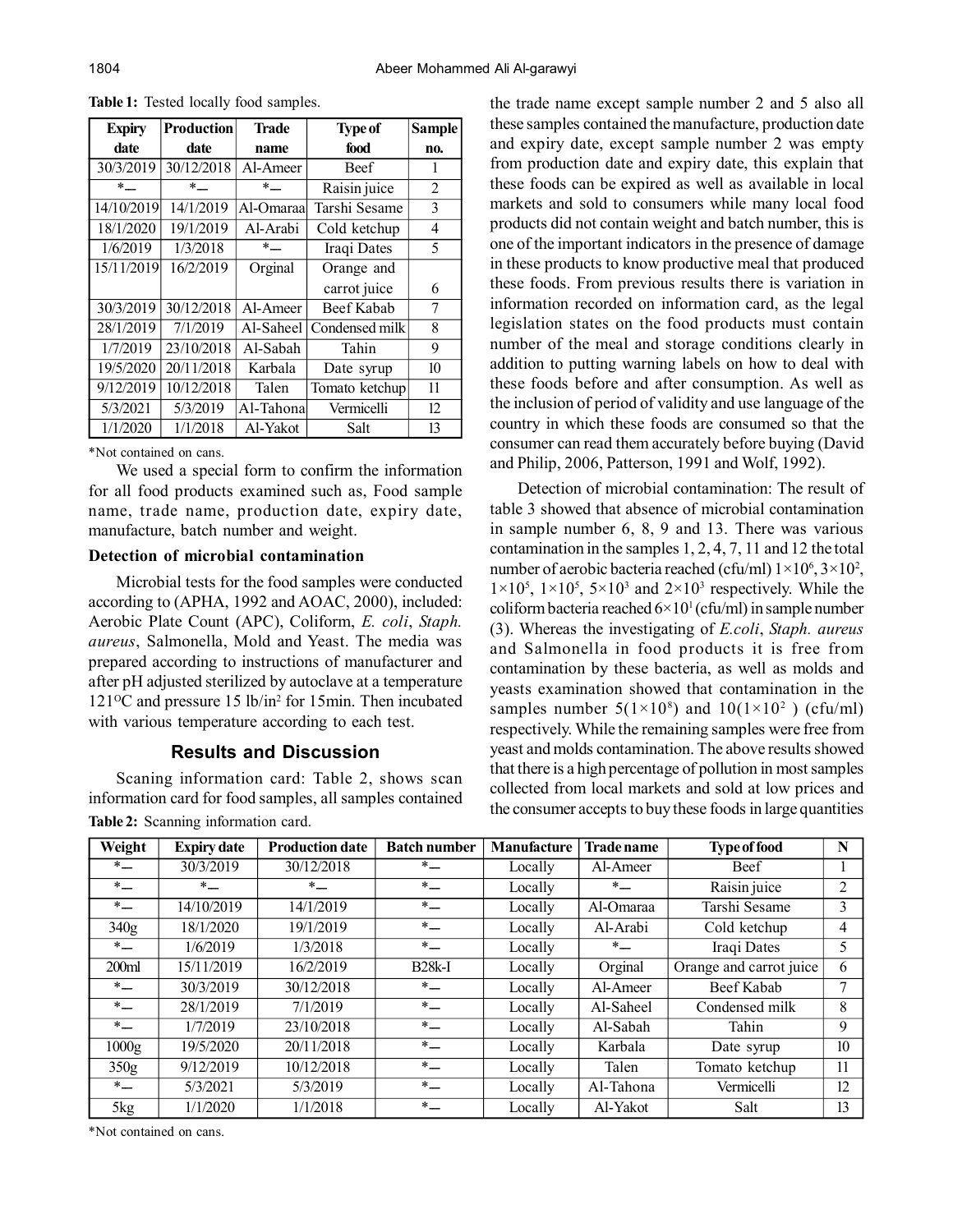| <b>Yeast &amp;</b> | <b>Tests</b> |              |          |                       | <b>Type</b>   |                         |                 |
|--------------------|--------------|--------------|----------|-----------------------|---------------|-------------------------|-----------------|
| <b>Molds</b>       | Salmonella   | Staph.aureus | E.coli   | <b>Total Coliform</b> | APC           | of                      | N               |
| (Ch/ml)            | (Cfu/ml)     | (Cfu/ml)     | (Cfu/ml) | (Ch/ml)               | (Cfu/ml)      | food                    |                 |
| Zero               | Zero         | Zero         | Zero     | Zero                  | $1\times10^6$ | Beef                    |                 |
| Zero               | Zero         | Zero         | Zero     | Zero                  | $3\times10^2$ | Raisin juice            | 2               |
| Zero               | Zero         | Zero         | Zero     | $6\times101$          | Zero          | Tarshi Sesame           | 3               |
| Zero               | Zero         | Zero         | Zero     | Zero                  | $1\times10^5$ | Cold ketchup            | 4               |
| $1\times10^8$      | Zero         | Zero         | Zero     | Zero                  | Zero          | Iraqi Dates             | 5               |
| Zero               | Zero         | Zero         | Zero     | Zero                  | Zero          | Orange and carrot juice | 6               |
| Zero               | Zero         | Zero         | Zero     | Zero                  | $1\times10^5$ | Beef Kabab              | 7               |
| Zero               | Zero         | Zero         | Zero     | Zero                  | Zero          | Condensed milk          | 8               |
| Zero               | Zero         | Zero         | Zero     | Zero                  | Zero          | Tahin                   | 9               |
| $1\times10^2$      | Zero         | Zero         | Zero     | Zero                  | Zero          | Date syrup              | 10 <sup>2</sup> |
| Zero               | Zero         | Zero         | Zero     | Zero                  | $5\times10^3$ | Tomato ketchup          | 11              |
| Zero               | Zero         | Zero         | Zero     | Zero                  | $2\times10^3$ | Vermicelli              | 12              |
| Zero               | Zero         | Zero         | Zero     | Zero                  | Zero          | Salt                    | 13              |

**Table 3:** Results of microbial tests for locally food products.

is not interested in the period of validity or quality of these foods or their origin. The presence of this contamination due to combination of many factors such as: failure to follow the basic health rules in manufacturing processes and control of critical points in production and use of appropriate temperatures for the sterilization process, which leads to elimination of all microorganisms which ensures no contamination of canned foods (Winniczuk and Parish, 1997, Okagbue, 1995). The high temperature used in sterilization processes to mutate and change protein molecules in microorganism which found in foods as well as effect on multiplication and replication process of the genetic material furthermore its impact on activity of enzymes and loss of biological activity, especially those enzymes that perform important vital functions in cell such as respiration and reproduction (Sadler *et al*., 1992, Shour and Cheng, 1996). The incorrect handling often leads to foods contamination as a result of food cans damage through transport or storage and incorrect methods of storage and display (Wolf, 1992). While the absence of microbial contamination in other food products indicates efficiency and accuracy of manufacturing processes in elimination of these microorganisms, which cause product damage as a result of controlling the critical points in the production stages, which play an important role in absence of product pollution and damage in addition to use of modern technologies in manufacturing and production processes, which ensures non-contact with product by workers (Bernstein, 2004, Panisello and Quantick, 2001).

# **Conclusions**

The present study showed that some food products were contaminated with aerobic bacteria, total Coliform, yeasts and molds. These are not matching with Iraqi microbiological standards, this contamination may be from hands of workers in the food industry processes. These results are serious indications that health requirements are not followed in the local food industry, which emphasizes the need to tighten health control.

#### **References**

- Abadias, M., J. Usall, M. Anguera, C. Solson and I. Vinas (2008). Microbiological quality of fresh, minimally-processed fruit and vegetables and sprouts from retail establishments. *Int. J. Food Microbiol.,* **123:** 121-129.
- (AOAC) Official Methods of analysis of AOAC International. (2000). 17th ed., AOAC International. Gaithersburg, MD.
- (APHA) American Public Health Association (1992). Compendium of Methods for the Microbiological Examination of Foods. 3rd ed., Washington, DC.
- Bernstein, B.C. (2004). Hazard analysis critical control point (HACCP) recipe tracking tool. *Journal of the American Dietetic Association.*, **104:** 43.
- Czerwin´ski, M., M.P. Czarkowski and B. Kondej (2012). Botulism in Poland in 2010. *Przegl. Epidemiol*., **66(2):** 267- 271.
- David, P.S. and R.A. Philip (2006). Carbonated Soft Drinks: Formulation and Manufacture. Blackwell Publishing Ltd, UK.
- Duarte, I.F., I. Delgadillo and A.M. Gil (2006). Study of natural mango juice spoilage and microbial contamination with Penicillium expansum by high resolution 1H NMR spectroscopy. *Food chemistry.*, **96(2):** 313-324.
- Gorny, J. (2006). "Microbiology of Fruits and Vegetables": Chapter 1, Microbial contamination of fresh fruits and vegetables. 7th ed. Taylor and Francis, USA. 3-32.
- Gowen, A.A., C. O'Donnell, P.J. Cullen, G. Downey and J.M. Frias (2007). Hyperspectral imaging-an emerging process